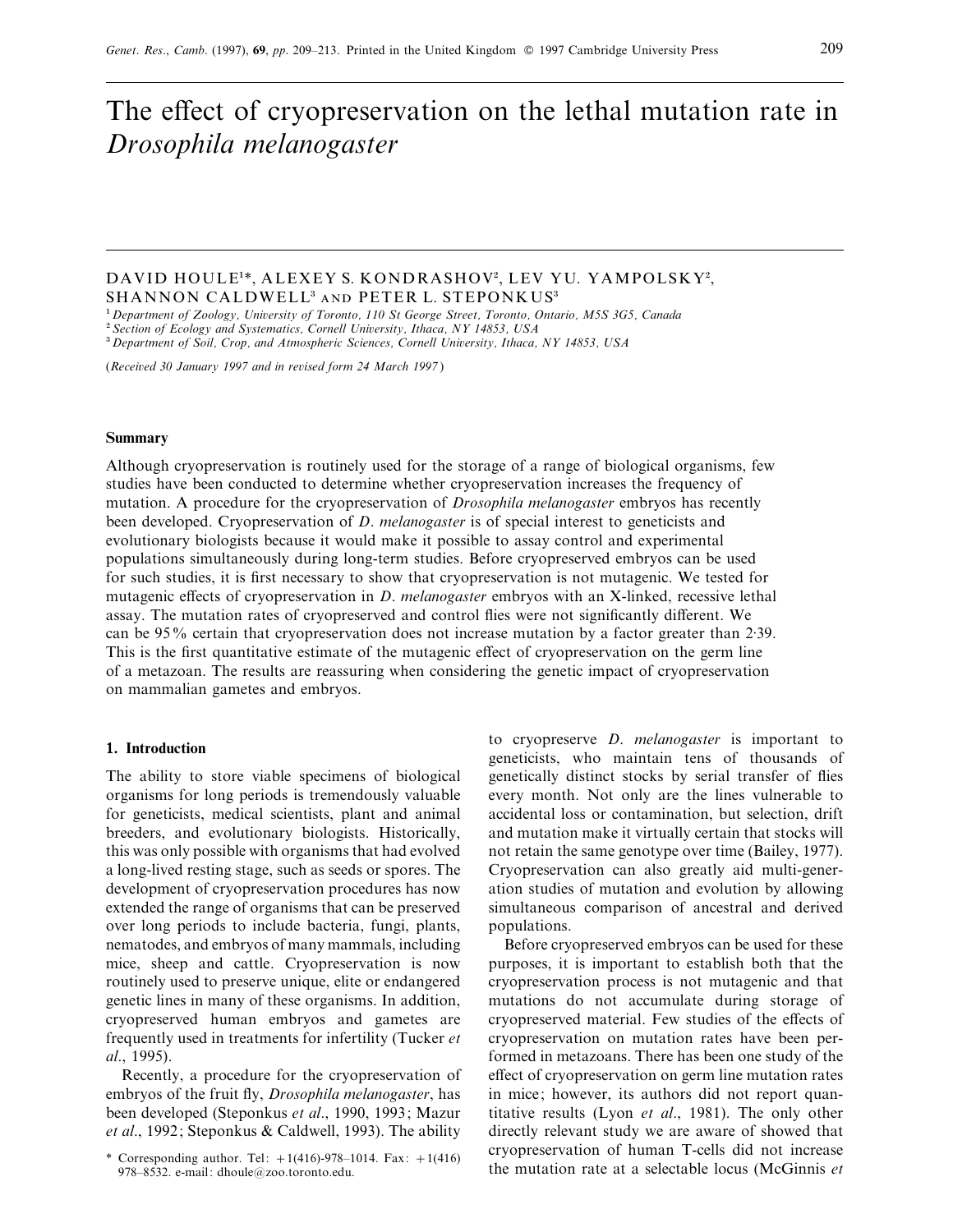*al*., 1990). This dearth of information is largely due to the difficulties involved in large genetic screens in vertebrates. A much larger number of studies have looked for indirect evidence of genetic damage, such as chromosomal anomalies. Enough of these studies have found evidence of such damage to be a cause for concern (Rudd *et al*., 1989; Schmidt-Preuss *et al*., 1990; Casati *et al*., 1992; Bouquet *et al*., 1993). The advent of cryopreservation in *D*. *melanogaster* offers a good opportunity to perform large-scale genetic analyses of the effects of such techniques in a complex metazoan.

In this paper we report the results of experiments designed to test for mutagenic effects of cryopreservation on *D*. *melanogaster* embryos, using the mutation rate to X-linked recessive lethals as an assay. Our primary goal was to determine whether the cryopreservation procedure developed for *D*. *melanogaster* (Steponkus & Caldwell, 1993; Steponkus *et al*., 1993) is mutagenic. We addressed this question by subjecting embryos to the cryopreservation procedure, then recovering them after only 10–60 min in liquid nitrogen. In addition, we recovered other embryos after storage of up to 18 months in liquid nitrogen to provide information on mutation during storage. To our knowledge, this is the longest period that individual *D*. *melanogaster* have been cryopreserved.

### **2. Materials and methods**

Mutation rates were determined in inbred lines derived from a replicate of the Ives (IV) population (Charlesworth & Charlesworth, 1985), marked with the visible mutant *ebony* (*e*). This allele occurred spontaneously in the IV population in 1992, and the population was made homozygous for *e* by mass back-crossing to Ives and selection for *e* in four cycles. Inbred IV*e* lines were obtained by 30 generations of half- and full-sib mating; two of these lines, IV-28 and IV-39, were used in the present experiment.

Flies were reared on a sucrose, cornflour and brewer's yeast medium, with propionic acid added to reduce the growth of microorganisms. An alternative medium containing the anti-fungal agent Nipagin (methyl 4-hydroxybenzoate) at  $0.03\%$  proved lethal to cryopreserved larvae. All rearing took place at 25 °C with a 12 h photoperiod. Eggs were harvested from cages containing approximately 5000 adult flies, most of which were less than 10 days post-eclosion. Embryos to be used for the control and the 'cryopreservation' treatments were obtained from the same cages over the same 4 day period; embryos for the 'cryopreservation+storage' treatment were obtained in the subsequent week. Embryos were collected on plates coated with live baker's yeast placed in the cages for 1 h. Control eggs were allowed to develop on the collection plates at 25 °C, and the emerging larvae were transferred from collection plates to yeasted vials.

Prior to cryopreservation, embryos were allowed to develop until they were  $13.5-14.5$  h old, then dechorionated with a sodium hypochlorite solution. The waxy layer of the vitelline membrane was then removed by sequential treatment with isopropanol and hexane. The permeabilized embryos were equilibrated in a 2.1 M solution of ethylene glycol for 20 min at 25  $\textdegree$ C, and dehydrated in a solution containing  $42 \text{ wt } \%$ ethylene glycol + 6 wt% BD20 solutes for 10 min at 0 °C. The embryos were then plunged into nitrogen slush at  $-205 \,^{\circ}\text{C}$  (cooling rate 400 °C/s) to achieve vitrification. Embryos were stored in liquid nitrogen at  $-196$  °C.

Recovery from liquid nitrogen storage was accomplished by rapid warming of the embryos in a 1 sucrose solution at room temperature, followed by a three-step dilution of the vitrification solution. Embryos were then maintained at high humidity under mineral oil until hatching. Larvae were individually recovered from the mineral oil and placed on fresh medium to which dried live baker's yeast was added. This procedure has been optimized for survival of an Oregon-R stock, with which it reliably yields survival to adulthood of 45% of the cryopreserved embryos. Additional details on this procedure may be found elsewhere (Steponkus & Caldwell, 1993; Steponkus *et al*., 1993).

In the 'cryopreservation' treatment, embryos remained in liquid nitrogen for 10–60 min. In the 'cryopreservation + storage' treatment, some embryos were recovered after 14 months of storage. The survival of these embryos was low (see Section 3), so an additional set of recoveries was made 4 months later. The 14 and 18 month recoveries yielded indistinguishable lethal assay results; they are lumped as the 'cryopreservation  $+$  storage' treatment in Table 1.

In each treatment, virgin parental (P) females were collected as they eclosed, and mated to males carrying the X-chromosome balancer FM6. Virgin  $F_1$  daughters were then back-crossed to FM6 males. At the time of cryopreservation, the female germ line consists of approximately 16 cells (Wieschaus & Szabad, 1979). For the control and 'cryopreservation' treatments, we assayed up to 16 daughters of each P female to allow for the possibility of detecting mutational clusters from the 16-cell stage, without undue resampling from the same stem cells. For the 'cryopreservation + storage' treatment, we assayed up to 20 daughters of each P female. A lack of wild-type males among the  $F_2$  offspring indicates the presence of a recessive lethal.

All putative lethals were retained, and the offspring of approximately 10  $F_2$  females were assayed to verify the presence of a lethal. If additional  $F_1$  flies were available, 10–20 additional sisters of a lethal-bearing  $F_1$  female were crossed to FM6 to obtain additional information on the frequency of the lethal in the germ line of the P female. Crosses for the lethal assay were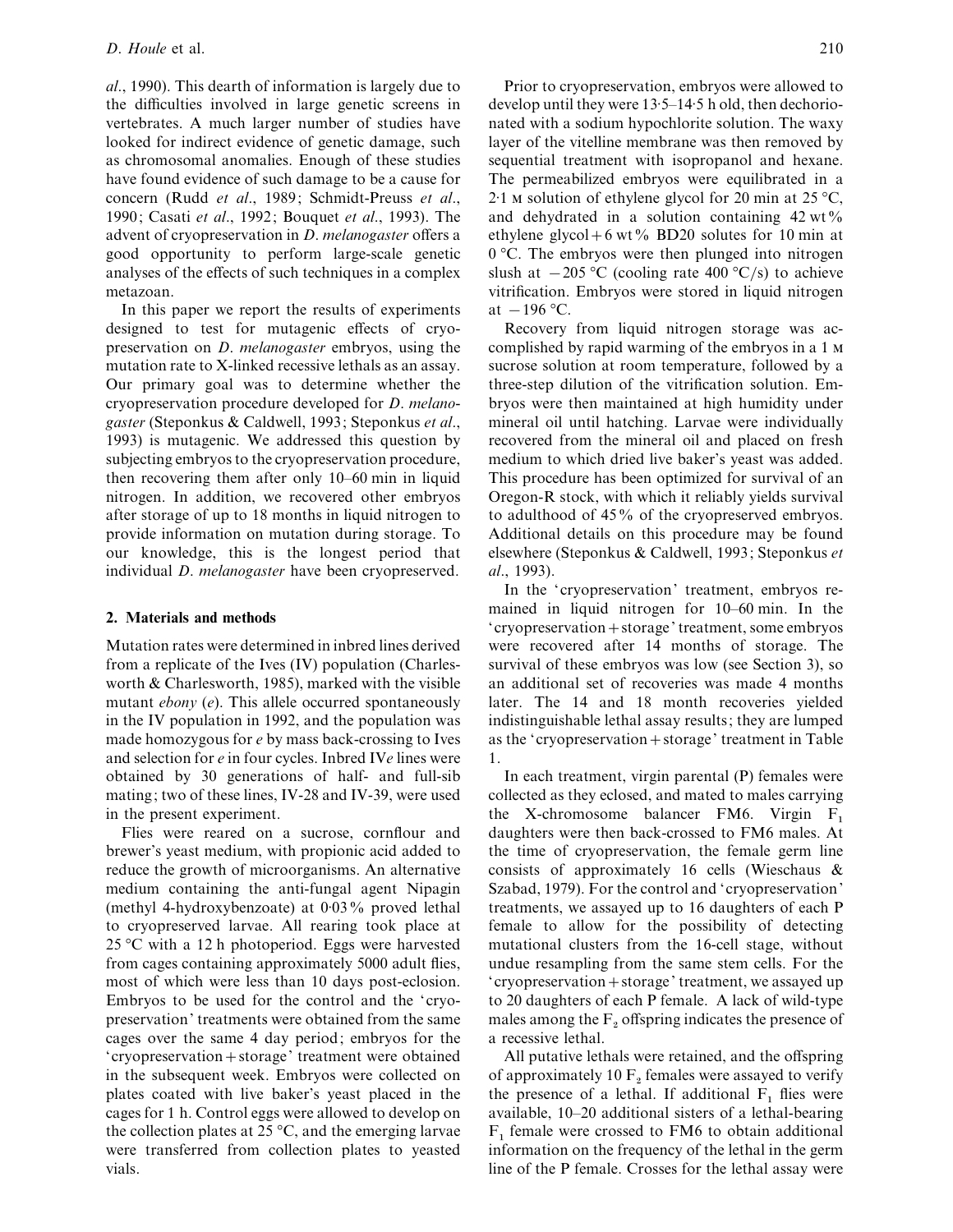carried out in two laboratories. No differences in mutation rates were detected between laboratories, so these data were pooled.

Description of mutant strains may be found in Lindsley  $& Zimm(1992).$ 

## **3. RESULTS**

A total of approximately 6600 embryos were cryopreserved and recovered in this study. The survival of the two genotypes differed following cryopreservation. In the 'cryopreservation' treatment, in which embryos were recovered after no more than an hour of storage in liquid nitrogen,  $65.4\%$  of the embryos of line IV-39 hatched and 29% of the recovered larvae eclosed; with IV-28, 30 $\cdot$ 6% of the embryos hatched and 9% of the recovered larvae eclosed. Hatching percentages for untreated embryos of IV-39 and IV-28 were 91 and 74%, respectively. With both lines, 85–90% of untreated larvae normally survive to eclosion. All the IV-28 flies were used in the immediate treatment, as the survival of this line proved so low. Unexpectedly, the survival of embryos in the 'cryopreservation+ storage' treatments was lower. In the 14 month recovery, 55.5% of the IV-39 eggs hatched, but only 9±7% of the recovered larvae survived to eclosion. At 18 months,  $50.3\%$  of the eggs hatched and  $8.9\%$  of the recovered larvae survived to eclosion.

Examination of the larval vials from all recovery times revealed that a substantial proportion of the mortality took place in first instar larvae. Many of these doomed larvae had crawled onto the sides of the vial rather than remaining on the food. Mortality was also observed during other instars and during the pupal phase.

We chose to assay the mutation rate for loci on the X-chromosome to take advantage of the fact that males are hemizygous for this chromosome. We assayed mutation rate only in females subjected to cryopreservation because we were concerned that selection among cell lines in a hemizygous male could

lead to greater loss of lethal mutants in the cryopreservation treatments, given the encompassing nature of the cryopreservation procedure. The use of females has a cost in that we cannot be sure that the treated embryos did not carry a pre-existing lethal, and hence the occurrence of mutational clusters is more difficult to interpret. The use of the Xchromosome has a cost in that there is no straightforward way to determine the allelism of the recovered lethals.

Results of the mutation assay are shown in Table 1. Most of the data was obtained from IV-39 because of the low survival of IV-28. Clusters of multiple lethals were recovered in the offspring of five IV-39 P females, as shown in Table 1. All other lethals were recovered from different P females. The five clusters each contained large numbers of lethals: 13/36, 12/30,  $16/30$ ,  $7/19$  and  $9/23$  of the chromosomes assayed. In each case, these ratios are not significantly different from the  $1/2$  expected if these were the result of heterozygosity of the P female for a pre-existing lethal. We think that it is unlikely that these clusters were the result of cryopreservation. Cryopreservation took place when there were approximately 16 cells in the developing germ line (Wieschaus & Szabad, 1979), and hence the expectation is that clusters due to cryopreservation should have made up a small proportion of the total recovered in each case, rather than close to half. The complete absence of any small clusters argues strongly against cryopreservation as the cause.

We begin our analysis by assuming that the clusters of lethals are due to heterozygosity of the zygotes, and hence unrelated to cryopreservation treatment. We assumed that each  $F_1$  female assayed represented an independent recovery of a treated or control Xchromosome. Mutation rates were in the range typical for the X-chromosome. Previous studies have shown that laboratory stocks have an average X-linked lethal mutation rate of  $1.6 \times 10^{-3}$ , and wild caught flies a rate of  $2.5 \times 10^{-3}$ , although individual experiments show a

Table 1. *Mutation rates in cryopresered and control* D. melanogaster.

| Line                            | Excluding lethal clusters |                       |    |                            |                    |
|---------------------------------|---------------------------|-----------------------|----|----------------------------|--------------------|
|                                 | P females                 | Chromosomes<br>tested |    | Lethals Rate $\times 10^3$ | Lethal<br>clusters |
| $IV-39$                         |                           |                       |    |                            |                    |
| Control                         | 308                       | 4334                  | 5  | 1.15                       |                    |
| Cryopreservation                | 215                       | 3063                  | 5  | 1.63                       | 3                  |
| Cryopreservation<br>$+$ storage | 92                        | 1513                  |    | 0.66                       |                    |
| Total                           | 615                       | 8910                  | 11 | 1.24                       | 5                  |
| $IV-28$                         |                           |                       |    |                            |                    |
| Control                         | 104                       | 1609                  | 5  | 3.11                       | $\theta$           |
| Cryopreservation                | 29                        | 437                   |    | 2.29                       | $\theta$           |
| Total                           | 133                       | 2046                  | 6  | 2.93                       | $\theta$           |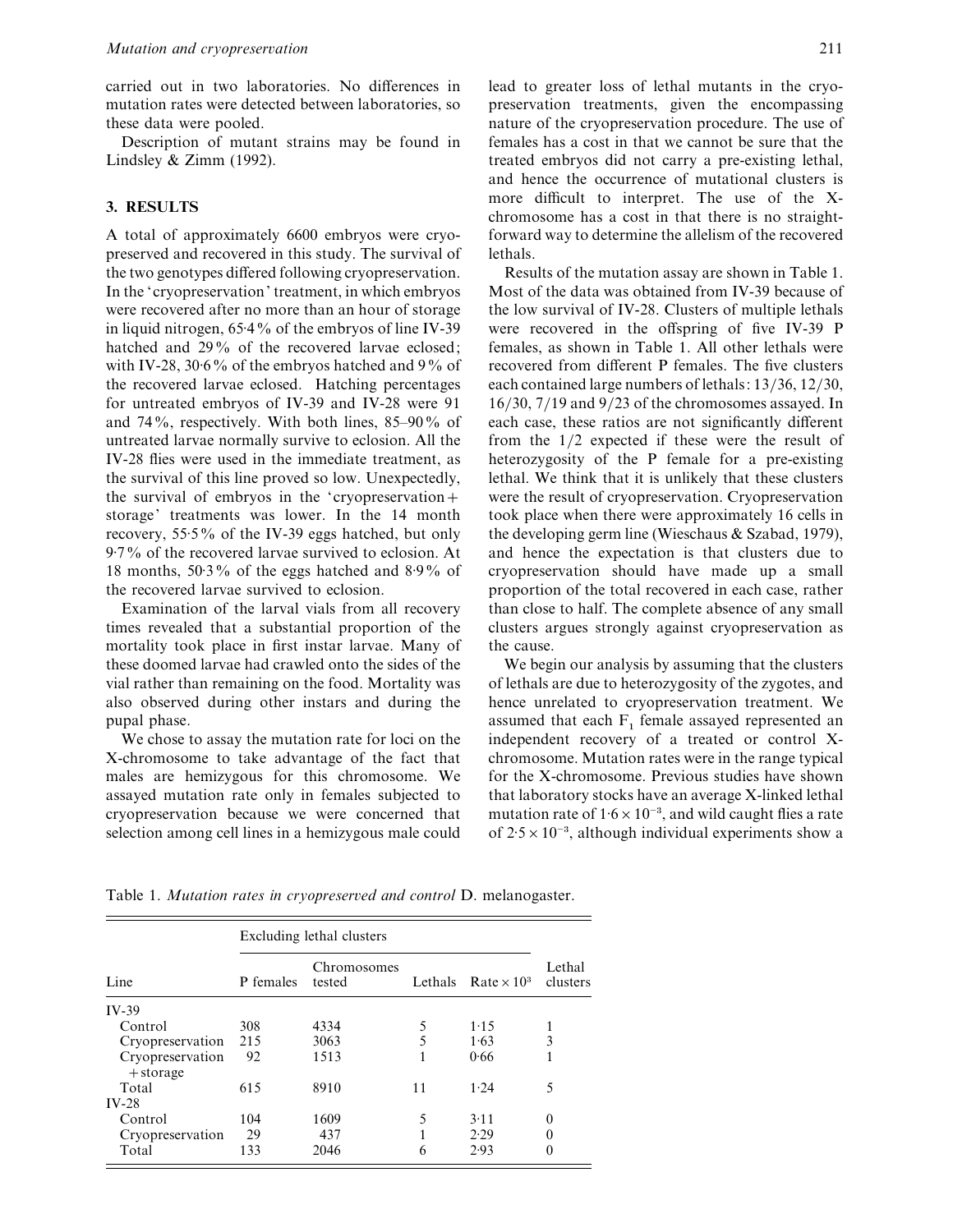wide range around these values (Woodruff *et al*., 1983). The risk of lethal mutation was analysed by maximum-likelihood logistic analysis in the SAS program Catmod (SAS Institute, 1990*a*). Analysis of the data, excluding the lethal clusters, with cryopreservation treatment (control, 'cryopreservation' and 'cryopreservation  $+$  storage') and line as main effects showed that the effect of cryopreservation was not significant ( $\chi^2 = 0.57$ , 2 d.f.,  $P = 0.75$ ), although the effect of line was closer to significance ( $\chi^2 = 2.36$ , 1 d.f.,  $P = 0.12$ ). Thus, our data suggest that the two genotypes may differ in their mutation rates, but provide no evidence that cryopreservation or storage of embryos is mutagenic. Separate analysis of just the 'cryopreservation' and 'cryopreservation+storage' treatments confirmed that they were also not significantly different from each other ( $\chi^2 = 0.69$ , 1 d.f.,  $P = 0.41$ ).

To calculate a meaningful summary relative risk statistic for the effect of cryopreservation, we lumped the 'cryopreservation' and 'cryopreservationstorage' treatments for line IV-39. Logistic analysis of the pooled data again showed that neither cryopreservation ( $\chi^2 = 0.00$ , 1 d.f.,  $P = 0.99$ ) nor line  $(\chi^2 = 2.71, 1 \text{ d.f., } P = 0.10)$  affected mutation rate. Using the Cochran–Mantel–Haenszel procedure (Landis *et al*., 1978; SAS Institute, 1990*b*), we estimate that the relative risk of a lethal mutation is increased by cryopreservation by a factor of  $1:003$ , with an upper, one-sided  $95\%$  confidence limit of 2.39.

If we assume that the mutational clusters arose during the experimental generation, chromosomes are no longer independent with respect to cryopreservation treatment, and we can only test whether the probability that any lethals were found in the offspring of each parental female differs with treatment. Lumping the 'cryopreservation' and 'cryopreservation  $+$  storage' treatments, there is again no evidence for an effect of treatment ( $\chi^2 = 0.57$ , 1 d.f., *P* = 0.45) or line ( $\chi^2$  = 1.79, 1 d.f., *P* = 0.18). For line IV-39 alone there is also no evidence of a treatment effect ( $\chi^2 = 1.00$ , 1 d.f.,  $P = 0.32$ ).

# **4. DISCUSSION**

We have shown that neither the cryopreservation procedure nor long-term storage affected the rate of recessive lethal mutation, within the limits of the power of our assay. Our finding is an essential step in justifying the use of cryopreservation of *D*. *melanogaster* for genetic and evolutionary studies. The Xchromosome of *D*. *melanogaster* contains about 20% of the genome and approximately 500–1000 loci that can mutate to a recessive lethal phenotype. This assay should therefore detect a wide range of genetic damage (Vogel *et al*., 1981). Given this large sample of the genome, it is likely that other types of mutations, such as dominant lethals and non-lethal lesions, also occur at near the background rate.

Our results relieve a number of concerns about the potential for mutagenic effects as a direct result of our cryopreservation procedure. Several steps are potentially mutagenic, such as exposure to high cytosolic concentrations of ethylene glycol, and the extreme dehydration that is a requisite for vitrification. Enhanced mutation rates of dried versus wet cells, spores and seeds have been reported in a variety of organisms (e.g. Ashwood-Smith & Grant, 1976). Two previous studies have suggested that cold treatment of embryos (Birkina, 1938) or adults (Kerkis, 1941) increases the frequency of sex-linked recessive lethals, although a much larger study subsequently found no evidence of such effects (Rendel & Sheldon, 1956).

In addition, our study demonstrates that long-term storage of *D*. *melanogaster* embryos is feasible. In previous studies (P. L. Steponkus and S. Caldwell, unpublished results), the longest time that *D*. *melanogaster* embryos were stored in liquid nitrogen was 1 month. In the present study, the embryos were stored in liquid nitrogen for 18 months, which is long enough to be useful for evolutionary and mutational studies.

Although there was a substantial decrease in the percentage of larvae that eclosed in the 'cryopreservation+storage' treatment as compared with the 'cryopreservation' treatment, we do not believe that this was a consequence of long-term storage *per se*. With mammalian gametes and embryos there is very little, if any, decrease in survival during storage in liquid nitrogen (Glenister *et al*., 1990; Leibo *et al*., 1994). In a previous study of *D*. *melanogaster* Oregon-R P2 embryos, there was no decline in survival (either percentage hatching or percentage eclosion) after storage in liquid nitrogen for 1 month (P. L. Steponkus and S. Caldwell, unpublished results). We suspect that the large decrease in the percentage eclosion of the embryos in the 'cryopreservation + storage' treatment was a consequence of inadequate control over the age (developmental stage) of the embryos that were used for cryopreservation. Embryos that were used for the 'cryopreservation+storage' treatment were cryopreserved several days after those that were used for the 'cryopreservation' treatment and were possibly at a slightly different developmental stage. Previous studies have shown embryo survival is strongly dependent on the age (developmental stage) of the embryos that are used for cryopreservation (Mazur *et al*., 1992; Steponkus & Caldwell, 1992). With Oregon-R P2, there is a very narrow range in the optimum age of embryos that yields maximum survival, and the use of embryos that are as little as 15 min older than the maximum results in a sharp decline in survival (Steponkus *et al*., 1996). For example, maximum survival (55% hatching) was attained for  $13.75-$ 14±75 h embryos; however, survival decreased to 20% hatching for 14–15 h embryos. Furthermore, probability of eclosion is even more sensitive to developmental timing. The results of the present study are consistent with these observations, i.e. although